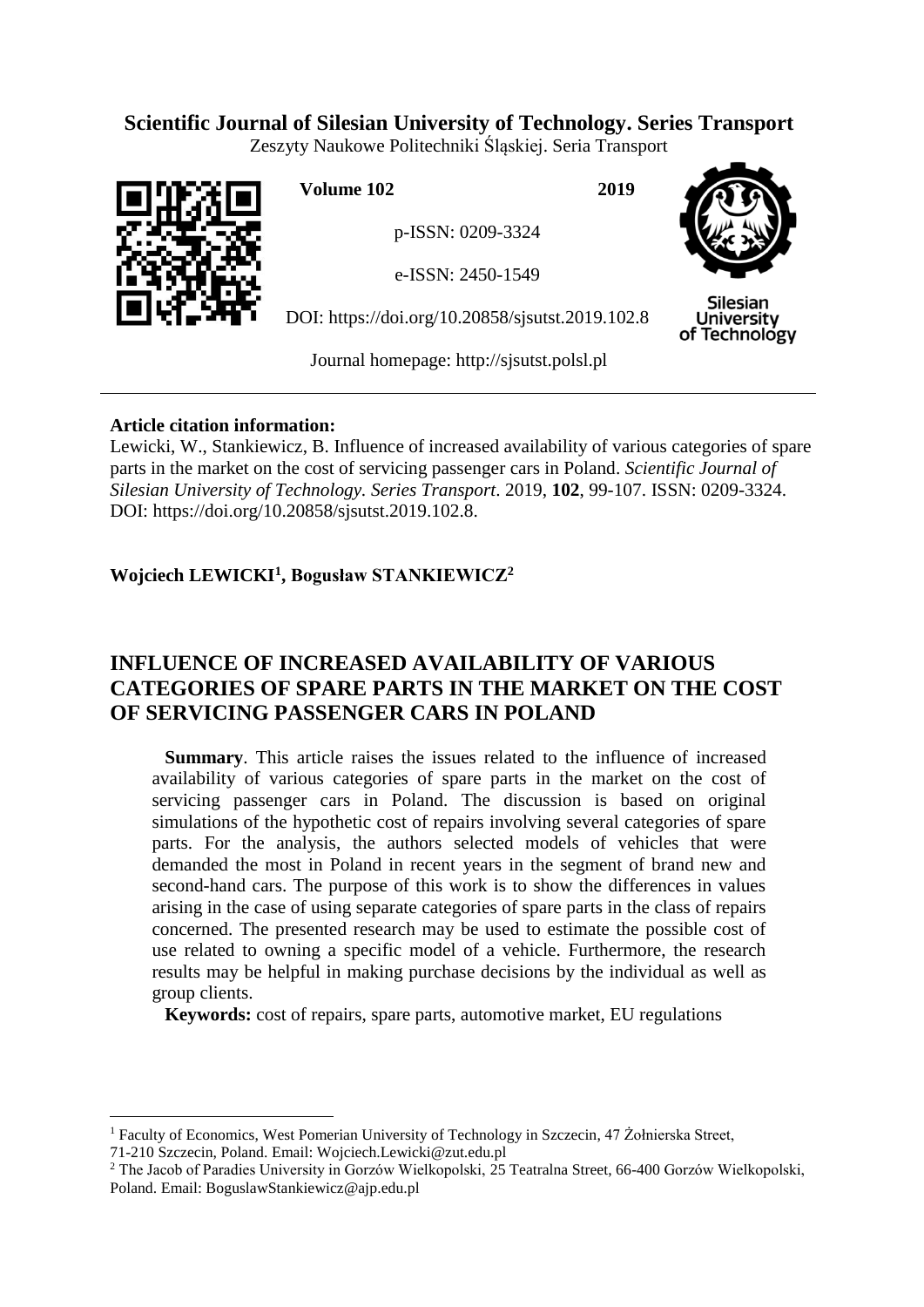#### **1. INTRODUCTION**

Year after year, vehicle manufacturers release more models into the various market segments. However, this constantly and fast-rising number of vehicles requires continuous servicing to stay efficient and reliable [3].

In the literature, the dominating view is that servicing should involve only brand new genuine spare parts owing to their high technical parameters [5, 12]. However, many other authors state that no significant differences in cost arise when using other categories of spare parts in servicing, so these issues do not require any particular attention [13]. That could not be further from the truth, as thorough analyses and observations of the sector of repair services indicate explicitly so in the new reality, that is, an increased availability of various categories of spare parts in the market, components other than genuine spare parts are used more and more in this category of repairs and this is an economic factor which has not been known before [1].

Therefore, an attempt to present the economic nature of the influence of using different categories of spare parts other than genuine ones in servicing passenger cars in Poland has a material meaning in the aspect of academic as well as practical considerations. Noteworthy is the fact that there are no such analyses and works in available literature in the technical as well as economic sciences, in particular using an interdisciplinary approach, which increases the substantive value of the raised issues even more.

The presented approach forms the basis for adopting certain initial conditions and methods of proceeding directed at an attempt to measure the influence of increased availability of various categories of spare parts in the market on the cost of servicing passenger cars in Poland through:

- a description of the essence of servicing passenger cars using an economic and technical approach.
- an analysis of the cost of servicing involving selected vehicles from various market segments with the kilometrage of 90,000, using four categories of spare parts.

Furthermore, the purpose of the work is to demonstrate the differences of values arising in the case of using separate categories of spare parts in this type of repairs. The presented research may be used to estimate the possible cost of use related to owning a specific vehicle model. Moreover, the research results may be helpful in the process of making purchase decisions for the individual as well as group clients.

## **2. THE ESSENCE OF SERVICING PASSENGER CARS – ECONOMIC AND TECHNICAL APPROACH**

As available reports and works show, an average consumer associates owning a vehicle only with two significant stages, that is, the purchase and use [14]. Nothing can be further from the truth, as between these stages other processes exist as well, ones which are unidentified at first but which involve, among other things, servicing related to specific economic factors.

Observations of the market reality conducted by the author demonstrate explicitly that many car users do not differentiate between a Ministry of Transport Test (MOT) and servicing. Professional literature explicitly indicates a fundamental difference between these notions. An MOT is an obligatory check of a vehicle conducted in a Regional Vehicle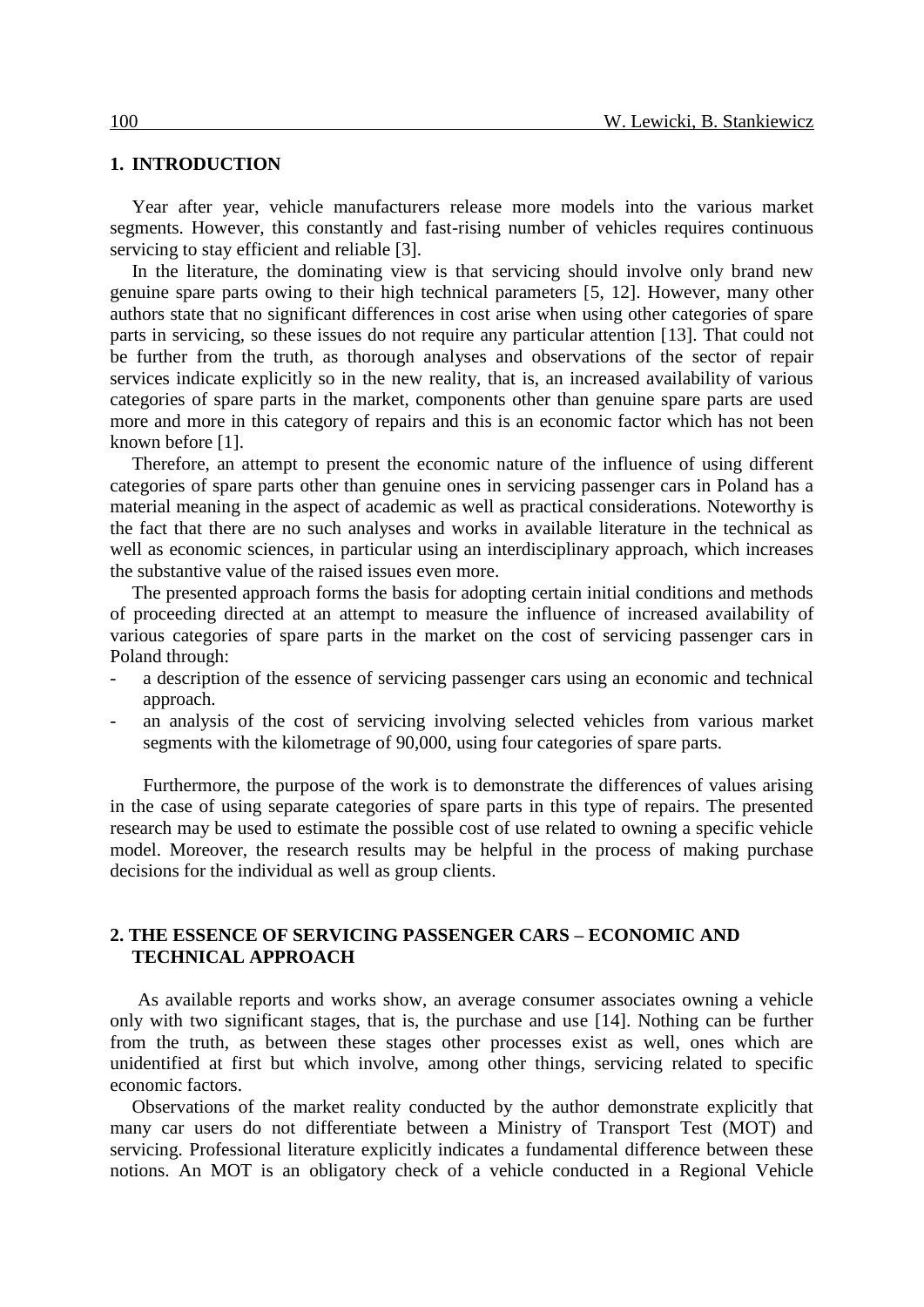Inspection Centre [13]. It is required to have a vehicle admitted to traffic on public roads. On the other hand, servicing involves a visit to a repairer (most frequently an authorised repairer) recommended by a manufacturer, aimed at replacing wearing parts and checking the technical condition of a vehicle. A vehicle user is not forced in any manner to have such a check conducted. However, maintaining a guarantee provided by a manufacturer requires regular servicing of this kind. It should be remembered that the guarantee period for certain vehicle elements or subassemblies may be up to 10 years [7, 14].

At this stage of the discussion, it should be emphasised that the frequency of servicing is specified individually by the manufacturer of a vehicle and depends, among other things, on the model, the engine version etc. The current technological progress visible in the digitalisation of vehicle drive systems means that it is a drive computer which more often decides, based on the conditions of use, when the owner should visit a repairer. The purpose of applications and the thematic tool referred to above is not to reduce periods between the service checks but to increase them if possible. For example, an analysis of the drive systems used in a vehicle concerned may lead to having the oil changed every 10,000 or 30,000 kilometres depending for example, on the driving style preferred by the user of the vehicle concerned.

A basic service includes a change of oil and replacement of an oil filter. Depending on the make, model, and kilometrage or age of the vehicle, other procedures may also be included, such as:

- replacement of the air filter,
- change of the coolant,
- change of the brake fluid,
- replacement of spark plugs (petrol engines),
- refill of the DPF fluid in vehicles with diesel particulate filter (diesel engines),
- replacement of engine timing,
- check of the suspension,
- check of the braking system,
- check of the steering system,
- check of the exhaust system,
- computer diagnostics,
- check of the correct tyre pressure.

Apart from its technical aspects, servicing also has an economic side to it. Prices for servicing depend on factors such as the following:

- the scope of the service provided (quantities of changed fluids and replaced parts),
- vehicle make and model,
- vehicle age,
- type and category of spare parts,
- type of service provider (authorised or unauthorised repairer).

Here, it should be emphasised, presently, users may choose from as many as four categories of spare parts, each of them with different price and quality parameters, which has a great influence on the economic calculation [4, 8, 11]. It should be remembered that the cost of spare parts is a key factor in the total costs of servicing a vehicle.

To sum up, maintaining the guarantee is not the only positive outcome of regular servicing. A correctly maintained car is less vulnerable to failures and it can also serve for a longer time. Here, it should be stated that failure to undergo due servicing may, in future,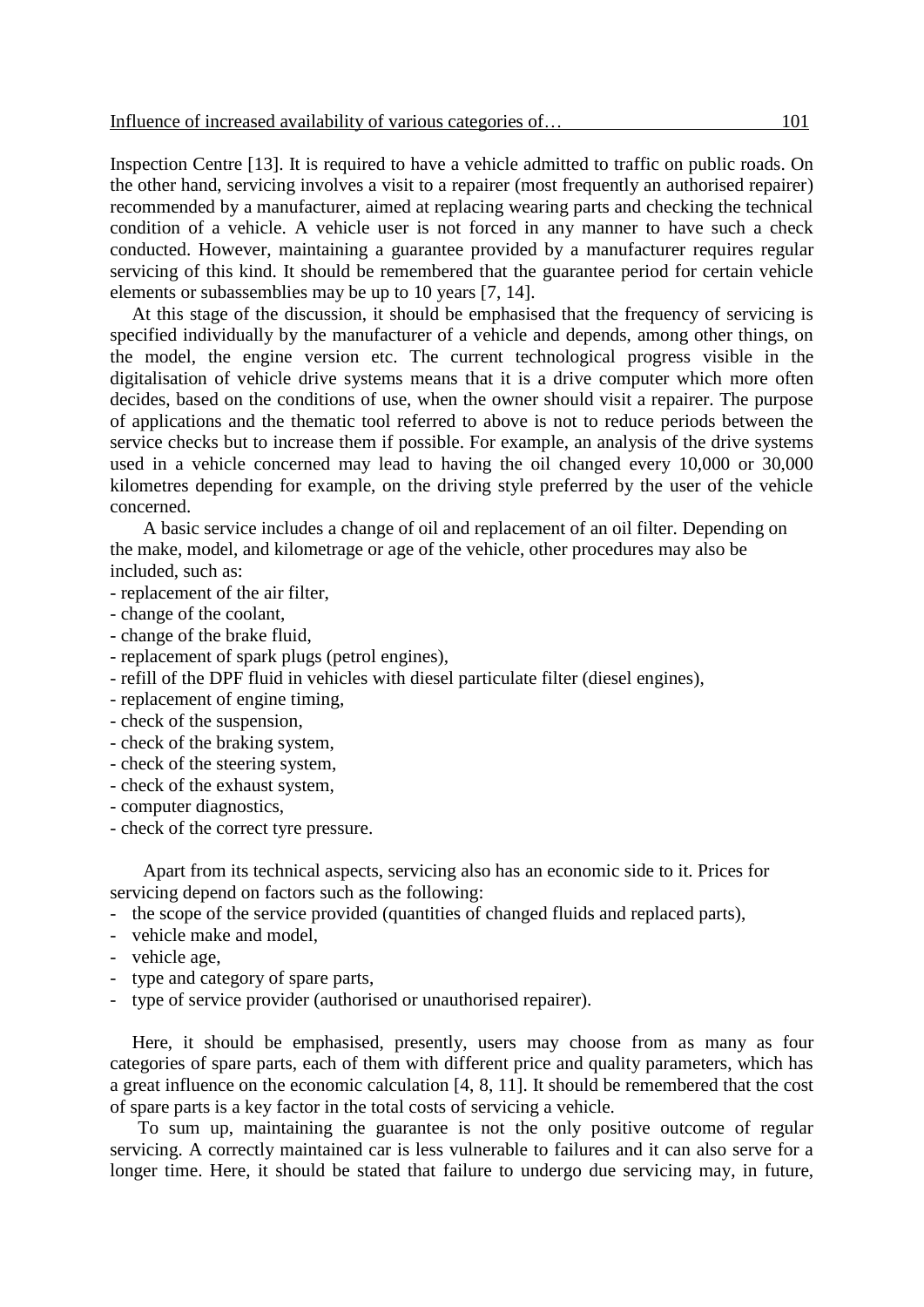expose a vehicle owner to a loss of the guarantee and to additional costs of repairing faults; it may also lead to obtaining a lower monetary equivalent during a possible attempt of selling a car [7, 10].

### **3. ECONOMIC ANALYSIS OF COST OF REPAIRING PASSENGER CARS USING SPECIFIC CATEGORIES OF SPARE PARTS**

The complex nature of the technological processes involved in the service, the specification of materials used, and a diverse technology of repairing passenger cars require an alternative approach. Therefore, in order to demonstrate significant relationships, the authors used pre-determined models of behaviour in their simulations. As a result, further discussion will not focus on the qualification and analysis of unit costs involved in the total cost of servicing a vehicle; only the total costs of servicing chosen vehicles from thoroughly selected market segments will be presented, using four categories of spare parts in the process. Moreover, for the purpose of this research, the authors made a simplified assumption that the cost of servicing is the total cost of service and prices applied to the repair of spare parts.

In the beginning, to maintain the logical correctness and the methodological value of the research, it was assumed that:

- the research would include passenger cars from market segments A to D, Four models of vehicles with specific properties and purpose have been selected for the analysis, The selected vehicles were very popular among clients, as they reached the highest selling figures in 2017 in the Polish market,
- each selected vehicle is subject to service as provided for by the manufacturer after reaching the kilometrage of 90,000, This value has been selected due to the fact that according to available research and reports most users consider using spare parts other than genuine ones,
- to estimate the cost of repairs, a specialist expert application called D,A,T, was used in which the numerical experiment was supported with a cost estimation method, as it is the only method used in the practice of estimating the cost of servicing passenger cars in Poland,
- considering a large scope of servicing provided by repairers, it has been assumed that the cost analysis will concern servicing after reaching the kilometrage of 90,000 and will include the replacement of the air filter, fuel filter, and cabin filter, change of the coolant and brake fluid, and the replacement of spark plugs and engine timing, For the purpose of comparison, in each case prices of spare parts from November 2018 have been applied,
- in the case of simulating labour costs, the average rates of mechanic labour applied in the Zachodniopomorskie Voivodeship were adopted,
- to demonstrate the aforementioned relationships, the cost of servicing was analysed in four fundamental variants, that is, repairs using genuine parts, other genuine parts, non-genuine parts, and parts of comparable quality.

The presented assumptions forms the basis for adopting initial conditions and methods of procedure directed at measuring the importance of the cost parameter by analysing the selected categories of spare parts in servicing, using the example of specific passenger cars from selected market segments.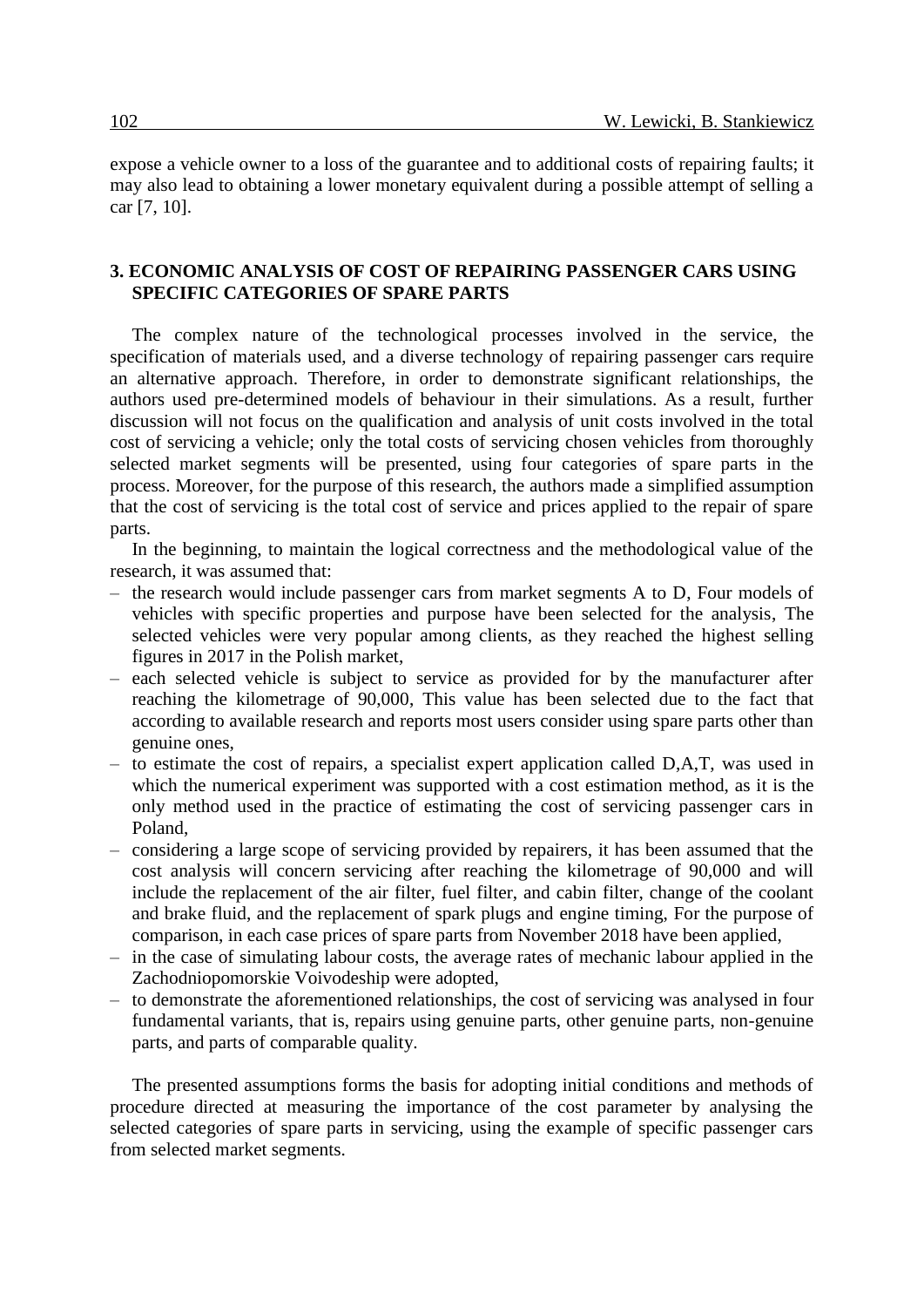From the viewpoint of correct exploration and the possibility of capturing necessary data, the results of the numerical experiment are presented in Tables 1, 2, 3 and 4.

#### **3.1 Segment A**

Comparison of costs of servicing segment A vehicles with the kilometrage of over 90,000 depending on the variant of parts used in the procedure (in PLN)

| Type of parts/make of the vehicle          | Skoda<br>Citigo | Fiat 500 | <b>VV UP</b> | Toyota<br>Aygo |
|--------------------------------------------|-----------------|----------|--------------|----------------|
| Genuine parts                              | 1,620.26        | 1,963.76 | 1,778.24     | 2,597.72       |
| Non-genuine spare parts $-$<br>substitutes | 1,109.99        | 1,240.99 | 1,109.99     | 2,065.76       |
| Spare parts of comparable quality          | 1,123.59        | 1,150.20 | 1,123.59     | 2,225.64       |
| Other genuine parts                        | 1,234.06        | 1,549.12 | 1,331.72     | 2,597.72       |

Source: The authors' original study based on the D.A.T. system with prices of spare parts as of November 2018

The above overall simulation of the cost of repairs in class A indicates that the lowest cost of servicing has been observed in the case of using non-genuine parts, that is, substitutes. The analysis of data shows that using spare parts of comparable quality in repairs seems to be the most beneficial variant, for economic and technological reasons (the parts have quality parameters comparable to those of genuine parts), with regard to all analysed models of vehicles in that segment.

The analysis of data concerning separate spare parts shows that the highest cost of repairs has been observed for Toyota Aygo in all variants of spare parts. The lowest simulation cost of repairs, on the other hand, have been found for Skoda Citigo for all variants. Moreover, it is worth mentioning the fact that there are differences in costs of servicing in the case of Skoda and VW despite the fact that those vehicles use the same spare parts.

#### **3.2 Segment B**

Tab. 2

| depending on the variant of parts used in the procedure (in FLN) |                                    |          |          |              |
|------------------------------------------------------------------|------------------------------------|----------|----------|--------------|
| Type of parts/make of the vehicle                                | Škoda Fabia   VW Polo   Opel Corsa |          |          | Toyota Yaris |
| Genuine parts                                                    | 2,121.28                           | 2,708.40 | 2,478.65 | 2,922.51     |
| Non-genuine spare parts $-$ substitutes                          | 1,224.92                           | 2,156.64 | 1,540.17 | 2,406.93     |
| Spare parts of comparable quality                                | 1,537.56                           | 2,242.78 | 1,970.03 | 2,648.54     |
| Other genuine parts                                              | 2,021.43                           | 2,664.40 | 2,120.61 | 2,922.51     |

Comparison of costs of servicing segment B vehicles with the kilometrage of over 90,000 depending on the variant of parts used in the procedure (in PLN)

Source: The authors' original study based on the D.A.T. system with prices of spare parts as of November 2018

The above overall simulation of segment B vehicles indicates again that the lowest cost of servicing has been observed in the case of non-genuine parts. The cost analysis has shown that using other genuine parts in the case of Skoda Fabia and VW Polo leads to the reduction

Tab. 1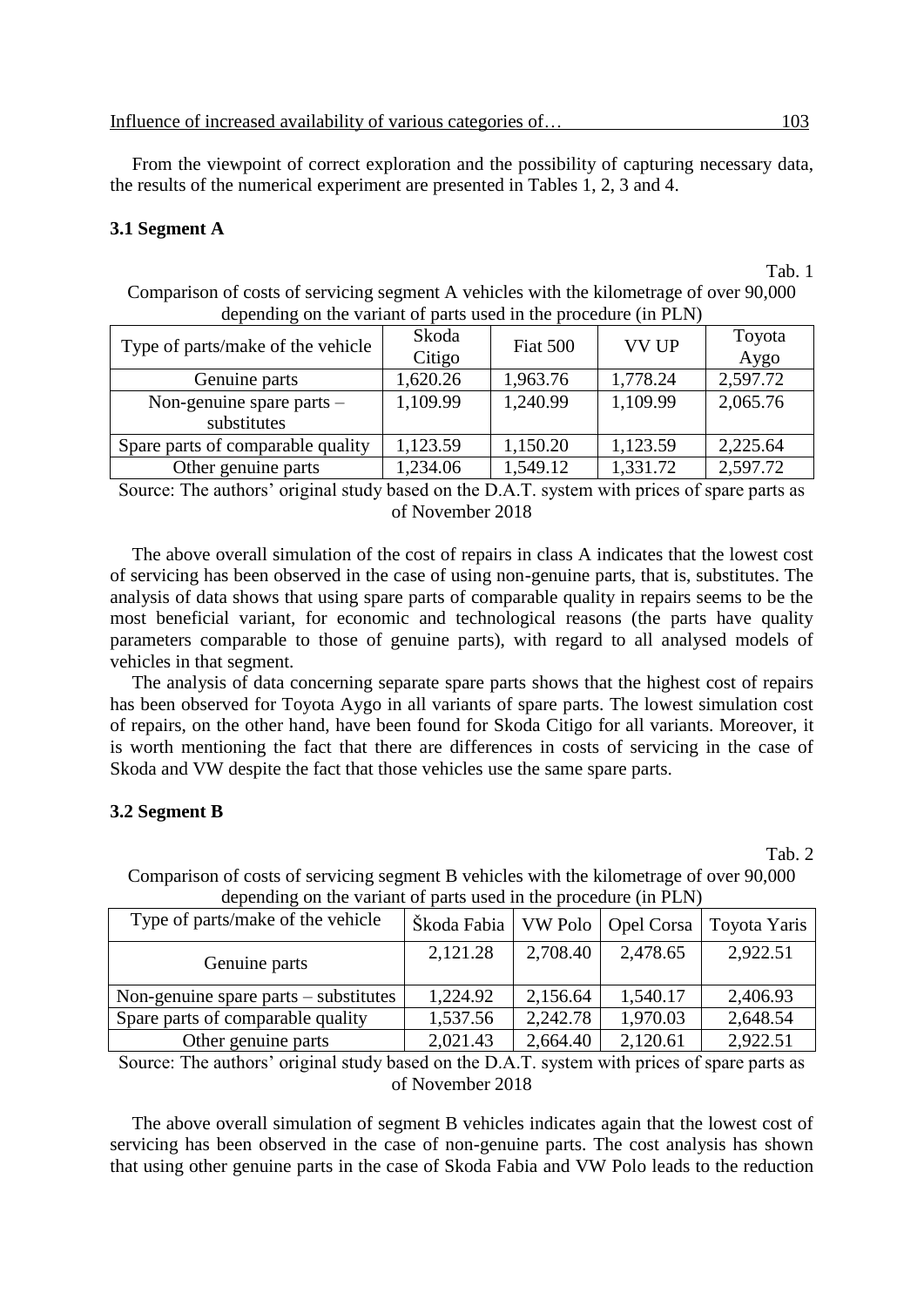of servicing costs by a small extent. The highest costs, on the other hand, have been observed for Toyota Yaris, in all variants of spare parts. The lowest costs have been noted for Skoda Fabia. Moreover, it is worth mentioning that in the case of Toyota Yaris, cost of repairs using genuine parts and other genuine parts were the same.

#### **3.3 Segment C**

Tab. 3

Comparison of cost of servicing segment C vehicles with the kilometrage of over 90,000 depending on the variant of parts used in the procedure (in PLN).

| Type of parts/make of the vehicle | Škoda    | Opel     | Toyota   | Kia      |
|-----------------------------------|----------|----------|----------|----------|
|                                   | Octavia  | Astra    | Auris    | cee'd    |
| Genuine parts                     | 2,991.17 | 3,292.85 | 3,486.07 | 3,240.85 |
| Non-genuine spare parts $-$       | 1,997.61 | 2,034.25 | 2,626.31 | 1,455.71 |
| substitutes                       |          |          |          |          |
| Spare parts of comparable quality | 2,467.62 | 2,687.15 | 2,753.38 | 2,151.93 |
| Other genuine parts               | 2,605.31 | 2,832.01 | 3,486.07 | 3,240.85 |

Source: The authors' original study based on the D.A.T. system with prices of spare parts as of November 2018

The above overall simulation of servicing costs in class C indicates that the lowest cost of service has been observed in the case of using non-genuine parts. The highest costs, on the other hand, have been noted in the case of genuine parts. The analysis of individual vehicle models shows the highest cost of servicing in the case of the Toyota Auris. The lowest cost of servicing, on the other hand, was observed for Skoda Octavia but not in all variants of parts. For non-genuine parts and parts of comparable quality, the lowest costs were noted for Kia ceed. It is worth mentioning that the costs are the same for Kia ceed and Toyota Auris in case of using genuine parts and other genuine parts.

## **3.4 Segment D**

Tab. 4

Comparison of costs of servicing segment D vehicles with the kilometrage of over 90,000 depending on the variant of parts used in the procedure (in PLN).

| $\alpha$ appointing on the variant of parts ased in the procedure (in Fig. 1). |          |            |          |          |
|--------------------------------------------------------------------------------|----------|------------|----------|----------|
| Type of parts/make of the                                                      | Skoda    | Volkswagen | Opel     | Ford     |
| vehicle                                                                        | Superb   | Passat     | Insigina | Mondeo   |
| Genuine parts                                                                  | 3,831.11 | 4,529.75   | 4,335.13 | 4,467.24 |
| Non-genuine spare parts $-$<br>substitutes                                     | 2,951.02 | 2,632.15   | 3,667.77 | 3,650.82 |
| Spare parts of comparable                                                      | 3,114.12 | 2,956.41   | 3,918.31 | 4,935.11 |
| quality                                                                        |          |            |          |          |
| Other genuine parts                                                            | 3,407.16 | 3,135.13   | 4,006.01 | 4,167.21 |

Source: The authors' original study based on the D.A.T. system with prices of spare parts as of November 2018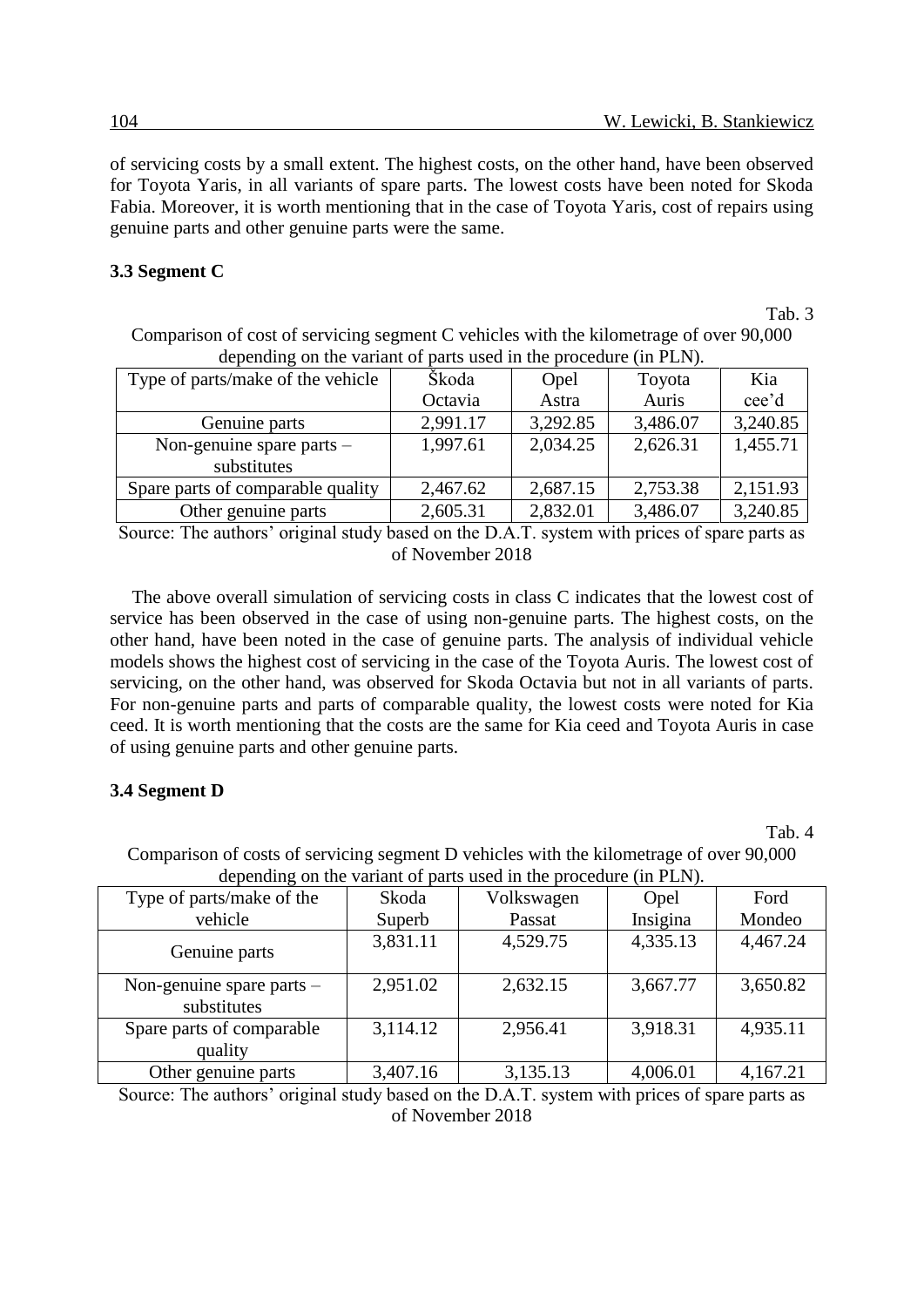The above overall simulation of cost of servicing in class D indicates that the estimate of costs for the variant of other genuine parts is higher than the cost of repairing a vehicle using non-genuine spare parts and parts of comparable quality for all analysed models. In this segment, the highest cost of service has been observed in the case of VW Passat, but only for genuine parts. In other variants of spare parts, the costs are the lowest. Moreover, it is worth mentioning that in the case of Opel and Ford the costs of service using non-genuine spare parts and parts of comparable quality were similar.

#### **4. SUMMARY AND CONCLUSIONS**

EU regulations concerning the automotive market which are currently applicable allow not only the use of services outside the dealers' network for a vehicle covered with a guarantee with no risk of losing the guarantee but also provide for a possibility of using spare parts other than genuine for this process as well. However, it is subject to the provision that in case of a fault and turning to the manufacturer with the problem, the owner who has used such services in the past will possibly have to prove that all service procedures were completed in line with the technology recommended by the manufacturer, which seems virtually impossible, as is well-known in the case of using spare parts other than genuine ones, marked with the manufacturer's logo. Therefore, many manufacturers try to extend the guarantee period to attach a client for the longest possible time to servicing at authorised repairers, using genuine spare parts. In many advertisements, it is emphasised that only the use of genuine spare parts ensures the correct performance of a vehicle. However, the advertisements do not say that as much as 80% of spare parts in the market come from independent spare part manufacturers and only 20% of them are supplied directly by car manufacturers themselves [2, 6].

In the present market reality, a car user may choose from as many as four categories of spare parts with various quality and price parameters. That being so, in the present market of repair services, the issue of estimating the cost of servicing passenger cars using other categories of spare parts has become particularly important. Prices of materials used in the process are related to each other, which means that low prices of spare parts often decide about the low cost of repairs, however, one should not forget about a factor which is equally important, that is, time needed to perform certain operations and the cost of a working hour with regards to individual manufacturers and selected vehicle makes.

Analysing the calculation of costs presented in the tables for vehicles from segments A, B, C and D, it was concluded that:

- the higher the analysed market segment is, the higher the hypothetic cost of servicing is,
- there are great differences in the cost of servicing after reaching the kilometrage of 90,000 depending on the adopted category of spare parts in analysed market segments,
- apart from other available categories of spare parts, the highest cost of servicing can still be observed in case of using genuine parts,
- in all analysed market segments, the choice of non-genuine parts is the cheapest solution in the economic aspect,
- in most cases, choosing other genuine parts is more expensive than using non-genuine parts and parts of comparable quality in the repair process,
- for several models of vehicles, it has been determined that choosing other genuine parts for repairs is not a cost alternative for genuine parts, as the cost of servicing is the same.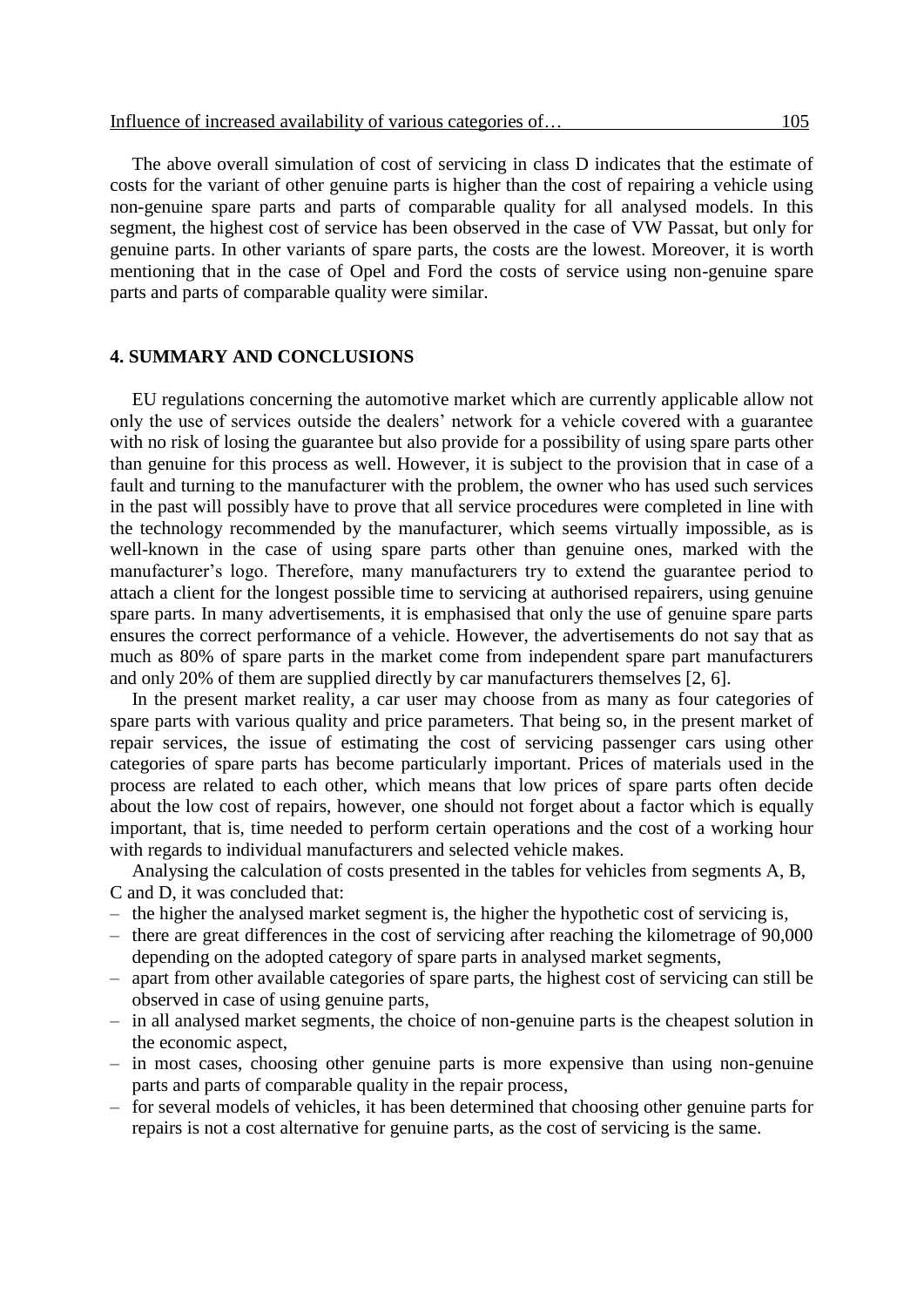To sum up, the authors' attempt to raise the issue of the influence of an increased availability of various categories of spare parts in the market on the cost of servicing passenger cars in Poland does not exhaust the topic; it is only an attempt to show the complex nature of the examined issue concerning the influence of EU regulations on the automotive market in the economic aspect.

### **References**

- 1. Badania Centrum Technicznego Grupy Allianz*.* 2013. *Auto Motor und Sport* 45: 67-68. [In Polish: Allianz Group Technical Centre Research].
- 2. *Badania dotyczące wykorzystania części zamiennych w naprawach blacharskolakierniczych.* 2010. Automotive Industry Institute, Warsaw. [In Polish: *Research on using spare parts in car body repairs*].
- 3. Burnewicz J. 2005. *Sektor samochodowy w Unii Europejskiej*. WKŁ: Warsaw. ISBN 978-8-3206-1594-4. [In Poland: *The car industry in the European Union*].
- 4. *Commission Regulation (EU) No. 461/2010 of 27 May 2010 on the application of Article 101(3) of the Treaty on the Functioning of the European Union to categories of vertical agreements and concerted practices in the motor vehicle sector. OJ EU L.129/52 of 28 May 2010.*
- 5. Figlus T., M. Stańczyk. 2016. "A method for detecting damage to rolling bearings in toothed gears of processing lines". *Metalurgija* 55(1): 75-78. ISSN: 0543-5846.
- 6. Mazurkiewicz D. 2010. "Tests of extendability and strength of adhesive-sealed joints in the context of developing a computer system for monitoring the condition of belt joints during conveyor operation". *Eksploatacja i Niezawodnosc – Maintenance and Reliability* 3: 34-39.
- 7. Michalski R., S. Wierzbicki. 2008. "An analysis of degradation of vehicles in operation". *Eksploatacja i Niezawodnosc – Maintenance and Reliability* 1: 30-32.
- 8. Plugin A., L. Trykoz, O. Herasymenko, A. Pluhin, V. Konev. 2018. "Independent diagnostic computer systems with the ability to restore operational characteristics of construction facilities". *Diagnostyka* 19(2): 11-21. DOI: 10.29354/diag/83009.
- 9. *Polska Branża motoryzacyjna Raport* 2015. Polish Automotive Industry Association (PZPM). Warsaw 2015. [In Polish: *Poland automotive industry. Report 2015*].
- 10. *Raport dotyczący preferencji zakupowych klienta na rynku niemieckim 2016.* Dekra Berlin. [In Polish: *Report concerning purchase preferences of clients in the German market* 2016].
- 11. *Regulation of the Council of Ministers of 8 October 2010 concerning exclusion of specific vertical agreements in the automotive sector from the prohibition of agreements restricting competition* (Dziennik Ustaw [the Polish Journal of Laws] 2010, No. 198, item. 1315. 12).
- 12. Uzdowski M., K. Abramek, K. Garyński. 2012. *Eksploatacja techniczna i naprawa. Pojazdy samochodowe*, WKŁ: Warsaw. ISBN 978-83-206-1734-4. [In Polish: *Technical operation and repair. Motor vehicles*].
- 13. Wróblewski P., J. Kubiec. 2014. *Diagnozowanie podzespołów i zespołów pojazdów*. Warsaw: WKŁ. ISBN 978-83-206-1958-4. [In Poland: *Diagnosis of subassemblies and vehicle assemblies*].